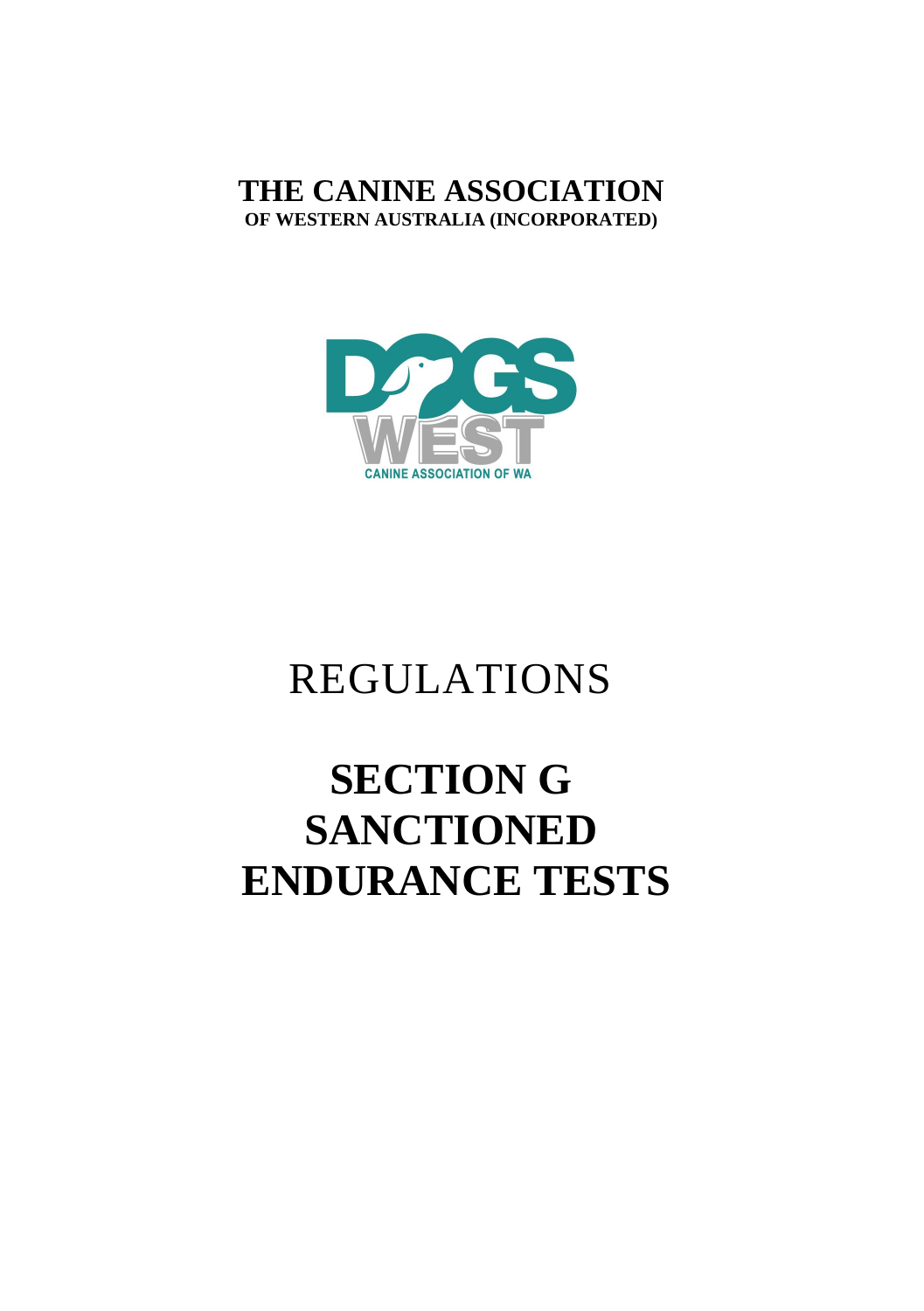#### **INDEX**

### **SECTION G - SANCTIONED ENDURANCE TESTS**

**Any breach of the regulations in this section is an offence (08/20)**